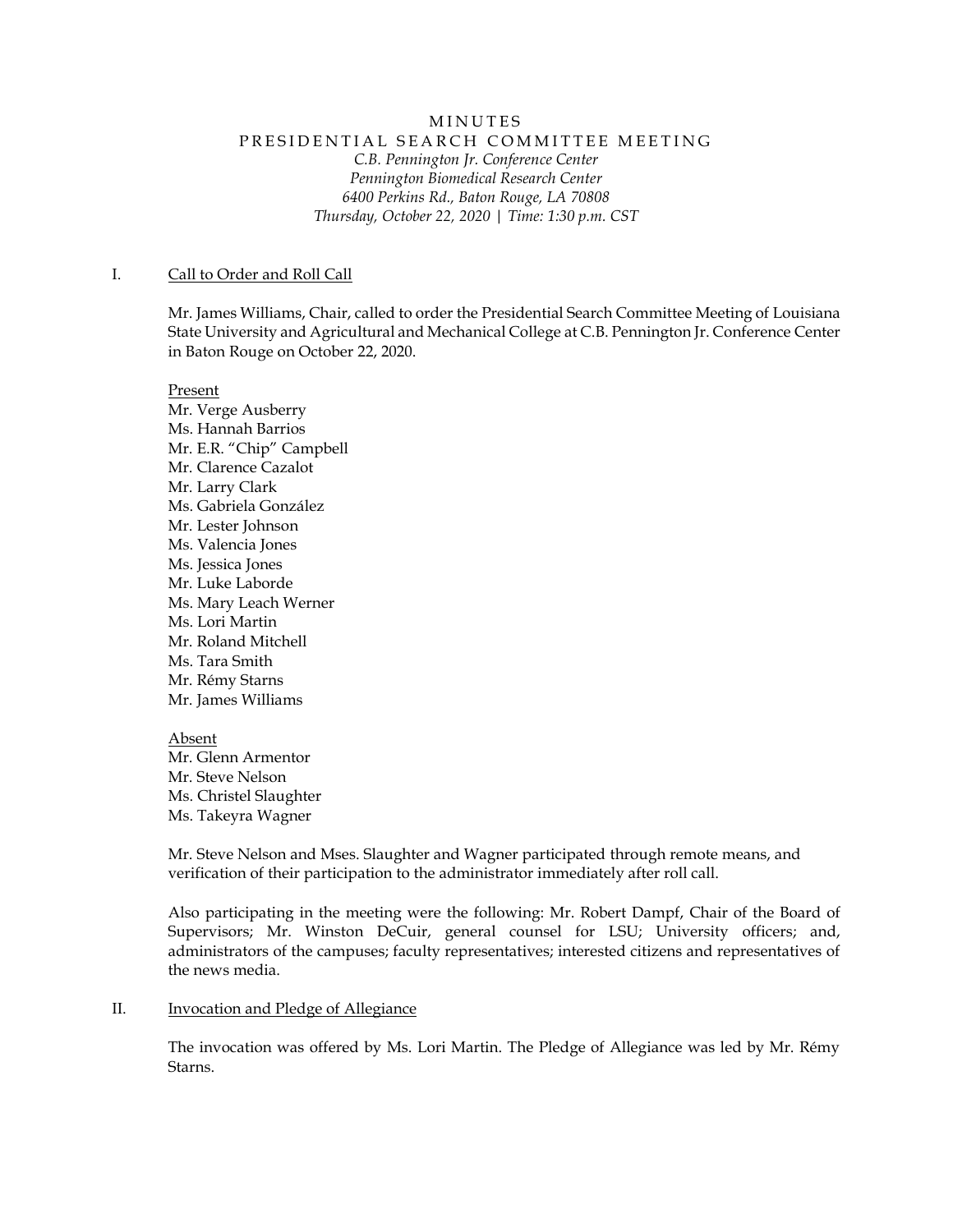#### III. Public Comment

There were no individuals registered for public comment.

 Mr. Dampf and Dr. John Kirwan, executive director of Pennington Biomedical Research Center, offered welcoming remarks to the Committee.

#### IV. Orientation

 Mr. DeCuir briefed the Committee on practices and protocols related to their participation as a Educational Rights and Privacy Acts (FERPA); Fair Credit Act; and Health Insurance Portability member, including: public records and public meeting laws; defining an applicant; Family and Accountability Act (HIPPA).

#### V. University Leadership Structure

 Mr. Williams opened the floor to discussion on the leadership structure of the university, but not before stating what the committee should be examining. The decision at hand was not only should LSU return to a separate structure of a system president and a main campus chancellor, but if there are any changes to the university structure under the president before announcing the position.

Mr. Clark stated that his fellow colleagues would agree that having one individual assume both roles is possible as long as the right individual is selected for the position.

 Ms. Werner stated the committee should look at the resources available and the resources it would take to maintain the current structure or a different structure.

 Mr. Ausberry stated from the efforts of the government realm, there has historically been confusion with the positions of power – chancellor and president –regarding decision making. As far as legislative efforts are concerned, it would be a mistake to split the positions.

 Mr. Laborde stated based on the current organizational structure, it would be overwhelming for one individual as it related to the number of direct reports. In reference to Mr. Laborde's comment, Mr. Cazalot suggested the right individual should have the flexibility to build out the structure as they see fit. Mr. Williams noted that the bylaws state the Board of Supervisors is in charge of organizing the structure.

 Dr. González stated LSU needs to define the job responsibilities prior to searching for the best candidate(s) for the job.

 Mr. Starns stated the search committee can make a recommendation to the Board of Supervisors regarding the structure. He added the best person should be selected, then determine if that individual should assume one role or not.

 Dr. Mitchell shared that LSU should recognize the current budget environment, and a structure that allows the university to fiscally responsible is critically important. He added the current structure is working well for the system during a difficult time.

No one offered comments stating the structure should include a separate position for a chancellor.